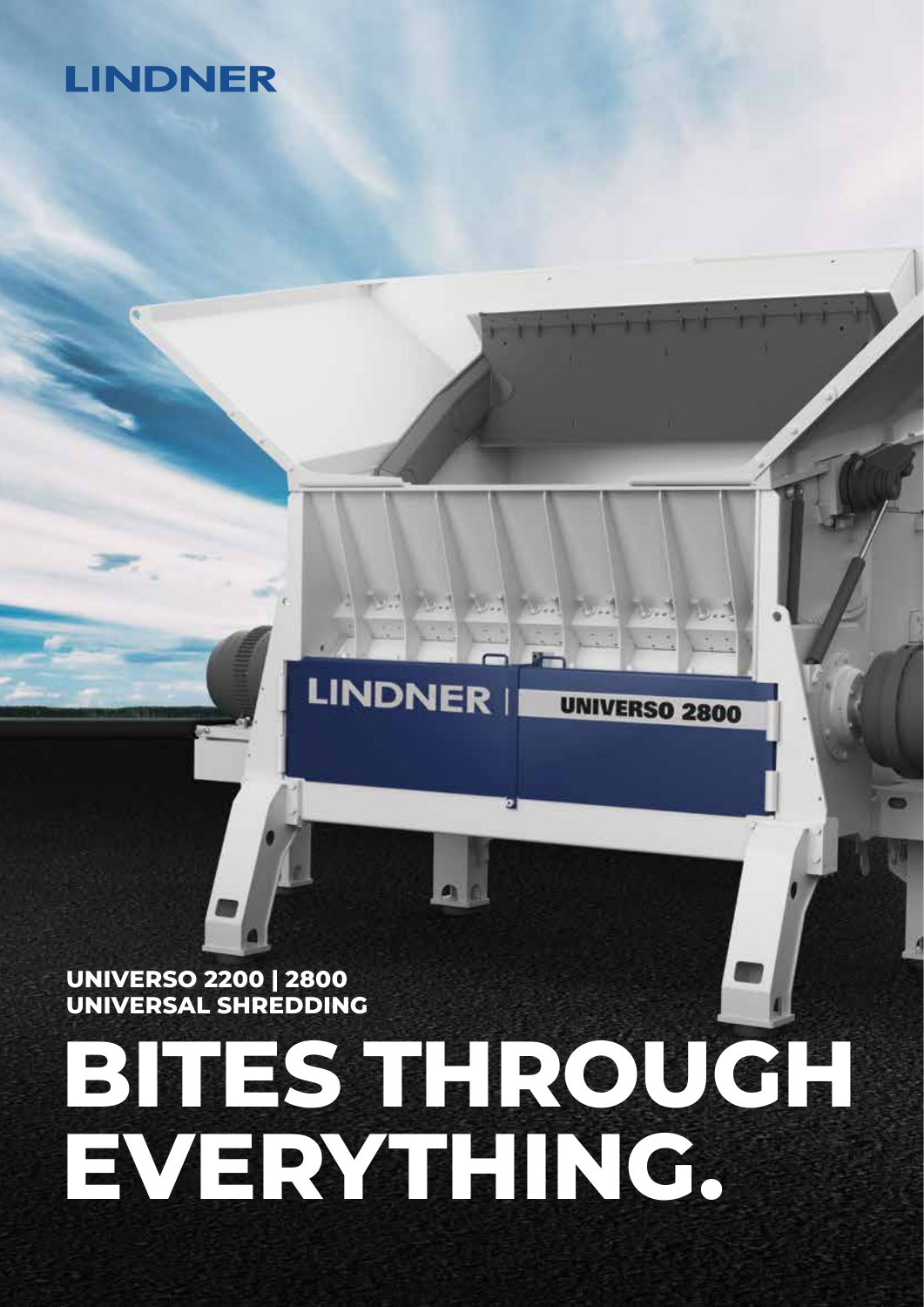**1.**

**2. 3.**

**4.**

**5.**

**6.**

### **2. HEAVY-DUTY GEARBOX DRIVE** Powerful shredding with hightorque, high-performance motors. Adapts to the material thanks to its variable speeds.

Global availability of all easy-change standard parts.

#### **3. TORQUE-LIMITING SAFETY CLUTCH**

Perfect drive protection thanks to the drive unit's lightning-speed disengagement. Fully adjustable to your materials. Secure power down with robust sensors.



# **IN THE END IT'S WHAT'S LEFT THAT COUNTS.**

## **ONLY LINDNER CLIENTS CAN TRULY SAY:**

# **UNIVERSAL SHREDDING TO THE EXTREME: ROBUST, RELIABLE AND HIGH THROUGHPUT.**

The Universo series with its robust, high-quality engineering ensures a long service life with consistently high throughput rates. Whether you are shredding different types of plastic or waste, with its heavy-duty gearbox drive and robust cutting system there is no job that this shredder cannot handle. As has been proven by thousands of operating hours in different fields of application.

#### **1. HYDRAULIC MAINTENANCE DOOR**

Flexible output sizes made possible with screen units in various mesh widths.



Remove foreign matter quickly and cleanly with the maintenance door at position 2. 100% safe operation with the mechanical safety lock and the pusher's special parking position.

Enjoy comfortable maintenance access to the rotor cutters and counter knives with the maintenance door at position 3.

#### **4. INTERNAL PUSHER**

rotor feeding. guide elements.

Continuous shredding due to smooth Maintenance-free thanks to the absence of Easy feeding with a completely internal

construction.

No jamming as a result of additional comb



**High output rates** even with tough



and sealing bars.

#### **5. ROBUST SQUARE CUTTING SYSTEM**

materials.

Undeterred by non-shreddables thanks to robust cutters and holders. Low wear an tear costs ensured by fourfold usable, quick-change cutters.

## **6. PLUG & GO SCREEN UNIT**

Easy access for maintenance and fitting thanks to the swivel-mounted. hydraulically operated design. Extremely safe operation with the electromagnetically locked screen access point, preventing access to the cutting chamber while the machine is in operation.